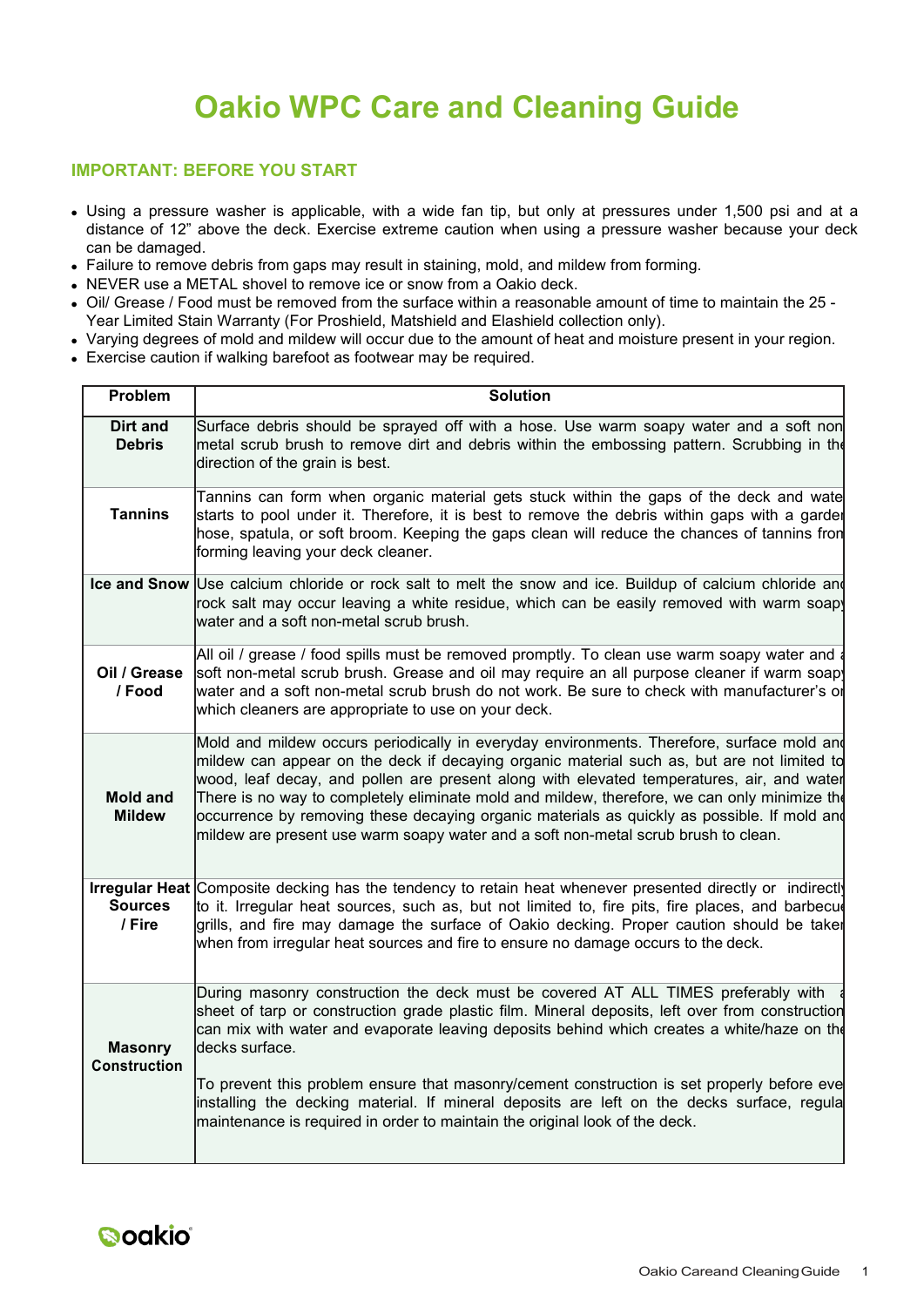## **Mineral Deposits**

Mineral deposits appear on the deck surface when regular cleaning of Oakio does not occur. These deposits appear because of rain mixing with runoff from roofs, soil/dirt, pathways, and etc. When evaporated on the deck it creates a haze on the deck that can be washed away if seen within a certain time period. If over time this haze is not cleaned it can build up and create layers that are more difficult to clean.

Note: In certain environments mineral deposits can appear more rapidly and serious, to keep mineral deposits from reappearing Oakio recommends cleaning the boards at least once every 2 weeks.

In this guide we will show you how to take care of mineral deposits that build up on the deck's surface.

#### **Materials/Cleaners**

The cleaners and materials that you will need to clean up the mineral deposits. You will need the following materials:

- 1. Towel
- 2. Bucket
- 3. Water
- 4. Soft Bristle Brush or Broom
- 5. Dishwashing Gloves

Note: Always wear gloves when dealing with any of the following cleaners.

## **The following cleaners we recommend using to wash off the mineral deposits:**

- 1. Household/Laundry Detergent
- 2. Vinegar
- 3. Toilet Bowl Cleaner

Note: Do not use any other cleaner that is not recommended on this list because it could potentially damage the decks surface. Also, never use the cleaners together when cleaning only use one of the choices to clean never mix cleaners.